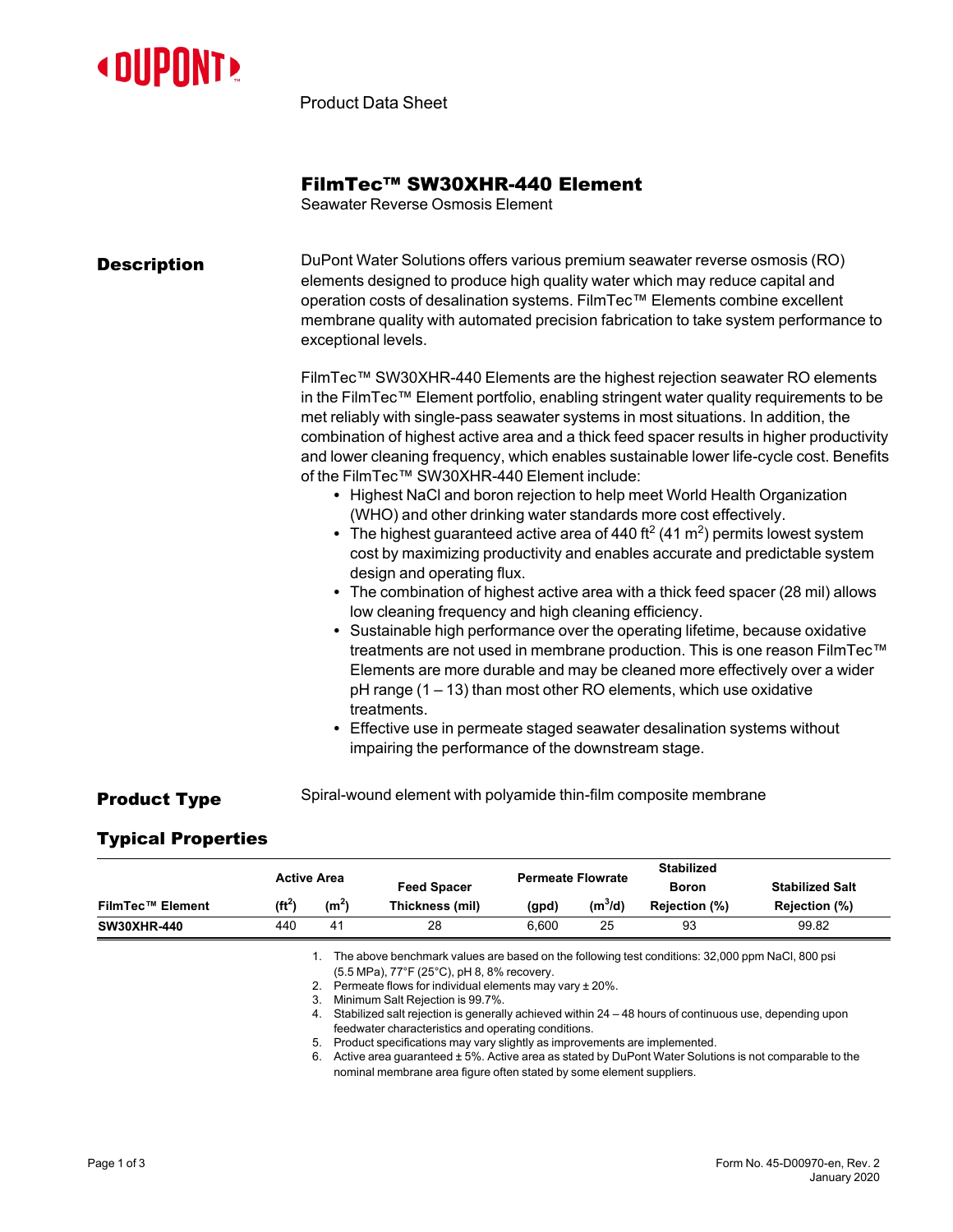

|                         | Dimensions - inches (mm) |       |            |      |      | 1 inch = $25.4 \, \text{mm}$ |
|-------------------------|--------------------------|-------|------------|------|------|------------------------------|
|                         |                          |       |            |      |      |                              |
| <b>FilmTec™ Element</b> | (in)                     | (mm)  | (in)       | (mm) | (in' | (mm)                         |
| <b>SW30XHR-440</b>      | 40.0                     | 1.016 | $1.125$ ID | 29   | 7.9  | 201                          |

1. Refer to FilmTec™ Design Guidelines for [multiple-element](https://www.dupont.com/content/dam/dupont/amer/us/en/water-solutions/public/documents/en/RO-NF-FilmTec-Membrane-Sys-Design-Guidelines-8inch-Manual-Exc-45-D01695-en.pdf) systems of 8-inch elements

Product

**Brine** 

(Form No. 45-D01695-en).

U-Cup Brine Seal

2. Element to fit nominal 8-inch (203-mm) I.D. pressure vessel.

| <b>Operating and</b>                   | Maximum Operating Temperature a, b                                                                                                                                                                                                                                                                                                                                                                                                                                                                                                                                                                                                                                                                                                                                                                                                                                                                                | 113°F (45°C)<br>1,200 psig (83 bar)                                                                                                                                                                                                                                                                                                                                                                                                                                                                                                                        |  |  |  |
|----------------------------------------|-------------------------------------------------------------------------------------------------------------------------------------------------------------------------------------------------------------------------------------------------------------------------------------------------------------------------------------------------------------------------------------------------------------------------------------------------------------------------------------------------------------------------------------------------------------------------------------------------------------------------------------------------------------------------------------------------------------------------------------------------------------------------------------------------------------------------------------------------------------------------------------------------------------------|------------------------------------------------------------------------------------------------------------------------------------------------------------------------------------------------------------------------------------------------------------------------------------------------------------------------------------------------------------------------------------------------------------------------------------------------------------------------------------------------------------------------------------------------------------|--|--|--|
| <b>Cleaning Limits</b>                 | Maximum Operating Pressure <sup>b</sup>                                                                                                                                                                                                                                                                                                                                                                                                                                                                                                                                                                                                                                                                                                                                                                                                                                                                           |                                                                                                                                                                                                                                                                                                                                                                                                                                                                                                                                                            |  |  |  |
|                                        | Maximum Element Pressure Drop                                                                                                                                                                                                                                                                                                                                                                                                                                                                                                                                                                                                                                                                                                                                                                                                                                                                                     | 15 psig (1.0 bar)                                                                                                                                                                                                                                                                                                                                                                                                                                                                                                                                          |  |  |  |
|                                        |                                                                                                                                                                                                                                                                                                                                                                                                                                                                                                                                                                                                                                                                                                                                                                                                                                                                                                                   | pH Range                                                                                                                                                                                                                                                                                                                                                                                                                                                                                                                                                   |  |  |  |
|                                        | Continuous Operation <sup>a</sup>                                                                                                                                                                                                                                                                                                                                                                                                                                                                                                                                                                                                                                                                                                                                                                                                                                                                                 | $2 - 11$                                                                                                                                                                                                                                                                                                                                                                                                                                                                                                                                                   |  |  |  |
|                                        | Short-term Cleaning (30 min) <sup>c</sup>                                                                                                                                                                                                                                                                                                                                                                                                                                                                                                                                                                                                                                                                                                                                                                                                                                                                         | $1 - 13$                                                                                                                                                                                                                                                                                                                                                                                                                                                                                                                                                   |  |  |  |
|                                        | Maximum Feed Silt Density Index (SDI)                                                                                                                                                                                                                                                                                                                                                                                                                                                                                                                                                                                                                                                                                                                                                                                                                                                                             | SDI <sub>5</sub>                                                                                                                                                                                                                                                                                                                                                                                                                                                                                                                                           |  |  |  |
| <b>Additional</b>                      | Free Chlorine Tolerance d                                                                                                                                                                                                                                                                                                                                                                                                                                                                                                                                                                                                                                                                                                                                                                                                                                                                                         | $< 0.1$ ppm                                                                                                                                                                                                                                                                                                                                                                                                                                                                                                                                                |  |  |  |
|                                        | Maximum temperature for continuous operation above pH 10 is 95°F (35°C).<br>а.<br>b. Consult your DuPont representative for advice on applications above 95°F (35°C). Refer to FilmTec™<br>Elements Operating Limits (Form No. 45-D00691-en) for warranty-voiding conditions and additional<br>information.<br>c. Refer to guidelines in FilmTec™ Cleaning Guidelines (Form No. 45-D01696-en) for more information.<br>Under certain conditions, the presence of free chlorine and other oxidizing agents will cause premature<br>d.<br>membrane failure. Since oxidation damage is not covered under warranty, DuPont Water Solutions<br>recommends removing residual free chlorine by pretreatment prior to membrane exposure. Please refer to<br>Dechlorinating Feedwater (Form No. 45-D01569-en) for more information.<br>Before use or storage, review these additional resources for important information: |                                                                                                                                                                                                                                                                                                                                                                                                                                                                                                                                                            |  |  |  |
| <b>Important</b><br><b>Information</b> | • Start-Up Sequence (Form No. 45-D01609-en)                                                                                                                                                                                                                                                                                                                                                                                                                                                                                                                                                                                                                                                                                                                                                                                                                                                                       | • Usage Guidelines for FilmTec <sup>TM</sup> 8" Elements (Form No. 45-D01706-en)<br>• Storage and Shipping of New FilmTec™ Elements (Form No. 45-D01633-en)                                                                                                                                                                                                                                                                                                                                                                                                |  |  |  |
| <b>Product</b><br><b>Stewardship</b>   | manufacture, use, sale, disposal, and recycle of each product.                                                                                                                                                                                                                                                                                                                                                                                                                                                                                                                                                                                                                                                                                                                                                                                                                                                    | DuPont has a fundamental concern for all who make, distribute, and use its products, and<br>for the environment in which we live. This concern is the basis for our product stewardship<br>philosophy by which we assess the safety, health, and environmental information on our<br>products and then take appropriate steps to protect employee and public health and our<br>environment. The success of our product stewardship program rests with each and every<br>individual involved with DuPont products—from the initial concept and research, to |  |  |  |